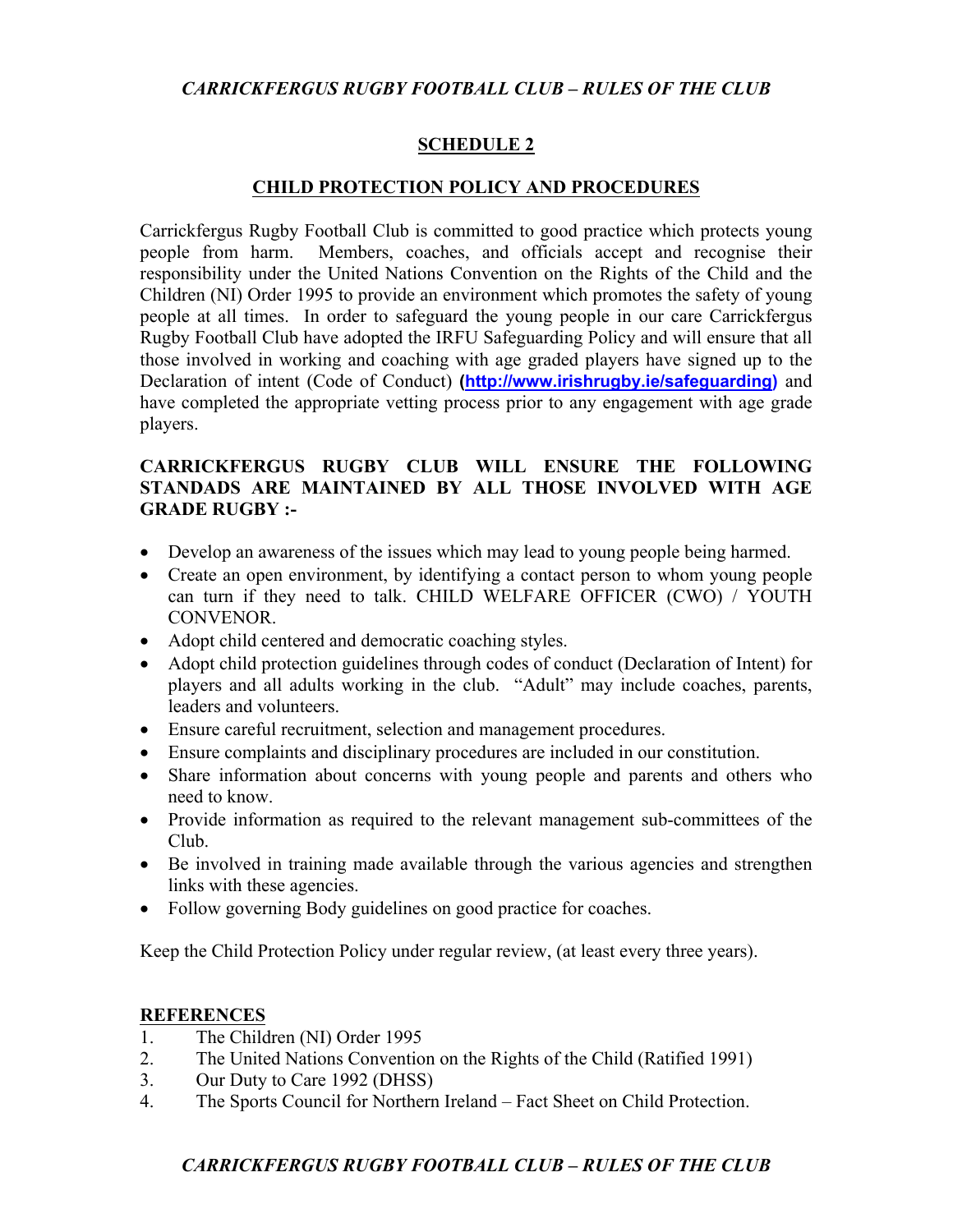- 5. Protecting Children A Guide for Sports people (NSPCC)
- 6. Junior Clubmark & Good Club Awards Policy Sheets 1 & 4
- 7. IRFU Safeguarding Policy.
- 8. Declaration of Intent. Code of Conduct.

### **CODE OF CONDUCT FOR THOSE WORKING WITH YOUNG PLAYERS (COACHES, MEMBERS, VOLUNTEERS, HELPERS, ADMINISTRATORS AND OFFICIALS)**

The importance that Carrickfergus Rugby Football Club places on the development and protection of young players is reflected by the inclusion of this Code of Conduct in the club's constitution and application of disciplinary procedures and the adoption of the IRFU Safeguarding Policy.

Carrickfergus Rugby Football Club recognises the right of every individual to participate in the sport of rugby, regardless of race, gender, ability religious belief, cultural identity, sexual orientation or political opinion.

The aim of this Code of Conduct is to ensure that those working with young people in Carrickfergus Rugby Football Club at all times provide a quality sporting and social programme for the junior members by working to an agreed philosophy and set of standards. Enforcement of this Code of Conduct is the responsibility of every member of Carrickfergus Rugby Football Club. Any queries about the Code should be referred to the Honorary Secretary of the Club.

# **ALL MEMBERS OF THIS CLUB MUST:**

Respect the rights, dignity and worth of all and treat everyone equitably.

Not exert undue influence to obtain personal benefit or reward.

# **COACHES WITHIN CARRICKFERGUS RUGBY FOOTBALL CLUB MUST:**

Place the well-being and safety of the young person above the development of performance and follow all guidelines laid down by the Governing Body of the sport. Coaches must ensure they are working at a level commensurate with their coaching qualifications and are insured.

Ensure that training is kept up to date and undertake relevant training courses.

Ensure that the activities which they are directing and advocating are appropriate to the age, maturity and ability of the young people.

Always promote the positive aspects of sport and never condone or participate in rules violation, bad sportsmanship, the use of foul and abusive language, the use of sectarian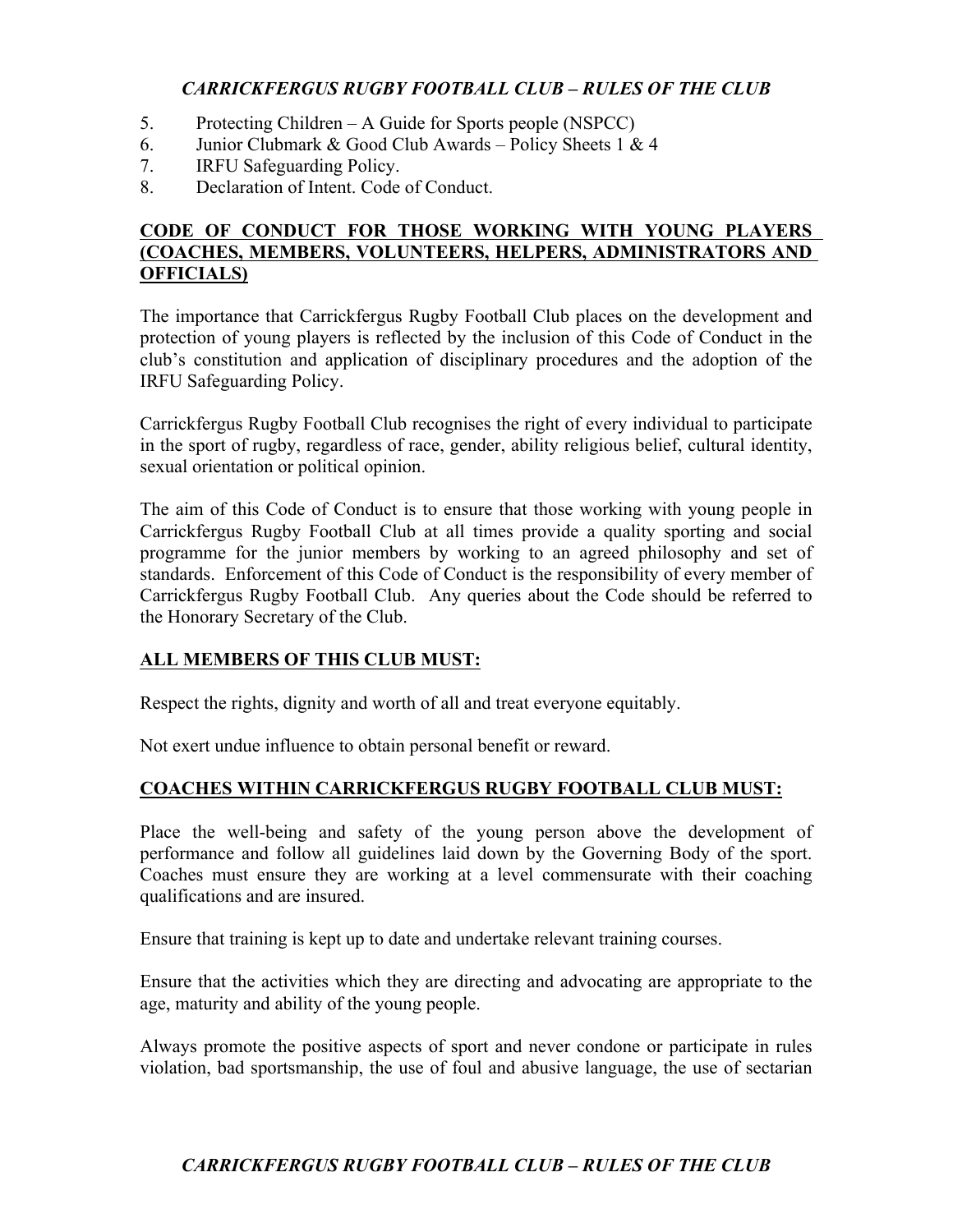language and banter, the use of prohibited substances, the use of gestures, emblems, flags or salutes which could be interpreted as provocative.

Display high standards of personal behaviour and appearance and respect the club facilities and equipment.

Never overtly criticise other players or officials judgements or use language or gestures which may cause a young person to lose self-esteem or confidence.

Arrive on time for all coaching sessions, matches, competitions, social occasions and inform an appropriate person if ill or unable to attend.

Ensure that car insurance is appropriate for transporting young people to and from events if necessary. **Please note normal car insurance may not necessarily be sufficient.**

Ensure that all sports programmes will be safe, enjoyable and progressive and will cater for all young people who wish to take part.

Encourage and guide young people to accept responsibility for their own behaviour and performance and encourage young people to feel confident and comfortable in making personal choices. Use any form of physical punishment or physical force on an Age-**Grade** 

Player, or ridicule or intimidate Age-Grade Players in any way

Ensure that attendance records are kept of all recognised club sessions and social activities with the attendance of each participant noted appropriately.

A club incident form must be used to record and accidents, injuries or untoward event.

Ensure that all those in charge of persons working with young people hold qualifications in coaching or officiating as appropriate. Any person assisting during coaching sessions, or competitions, must work under the guidance and supervision of a qualified coach.

#### **APPROPRIATE AND INAPPROPRIATE BEHAVIOUR WHEN WORKING WITH YOUNG PEOPLE.**

As a general rule, coaches, helpers and other members involved in the club must not:

- Spend amounts of time alone with young people away from others.
- Take young people alone on car journeys, however short.
- Take young people to their home.

If it should arise that such situations are unavoidable, they should only take place with the full knowledge of someone in charge in the Club and/or a person with parental responsibility for the young person.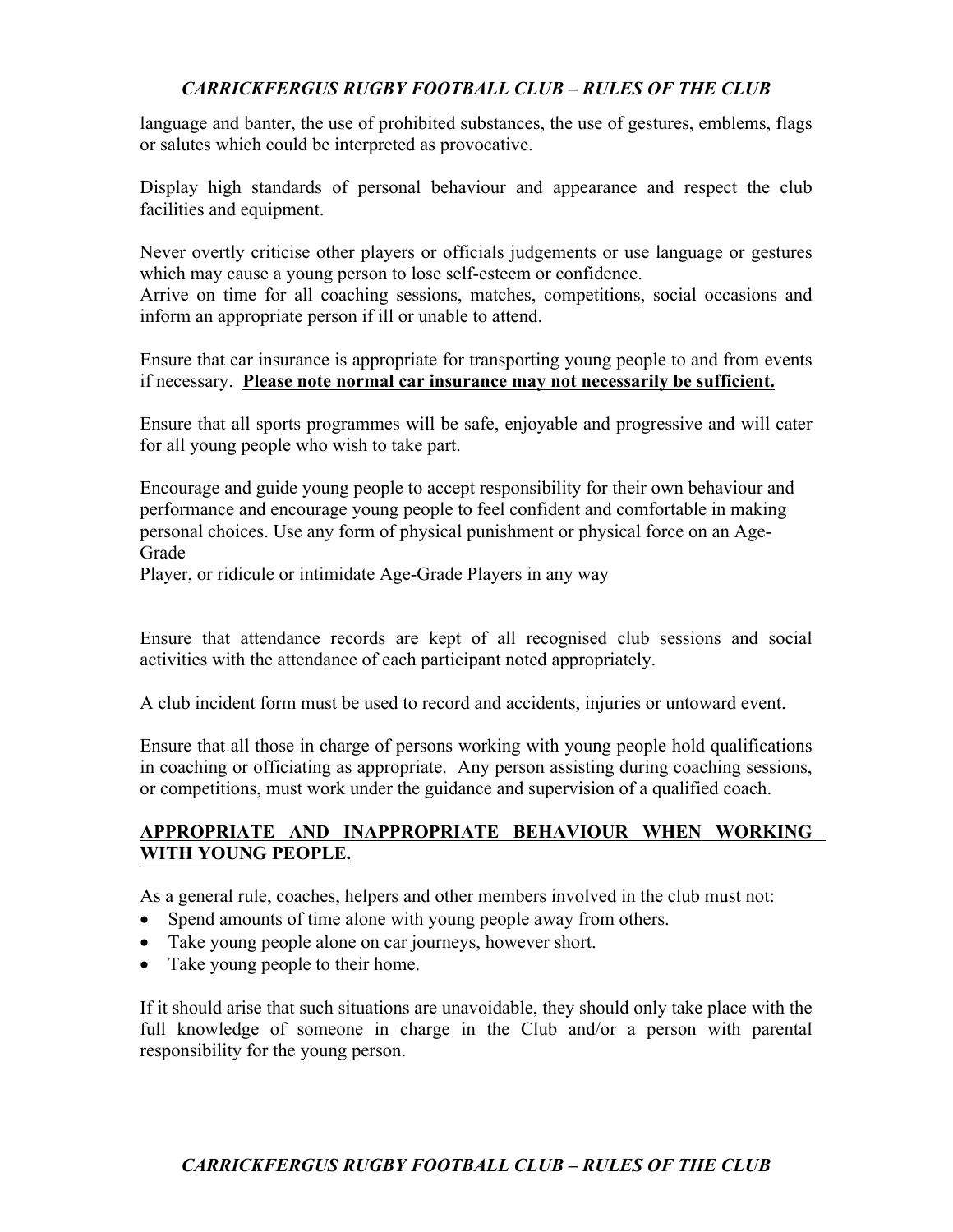If physical contact is necessary, it should be done openly. Care is needed, as it is difficult to maintain hand positions if the young person is constantly moving. Some parents are becoming increasingly sensitive about touching young people and their views should be carefully considered.

Where possible, parents must take responsibility for their children in changing rooms. If groups are to be supervised in changing rooms, those responsible should always work in pairs and that gender is appropriate. If travelling to an event is necessary, make sure that verbal (preferably written) permission is given by the parents. Parents should be asked to ensure children are collected on time.

Where mixed teams are competing, they should always be accompanied/supervised by at least one male and one female adult.

### **COACHES AND OTHER MEMBERS INVOLVED IN WORKING WITH YOUNG PEOPLE IN CARRICKFERGUS RUGBY FOOTBALL CLUB MUST NEVER:**

- Engage in rough physical or sexually provocative games, including horseplay.
- Share a room with a young person.
- Permit or engage in any form of inappropriate touching.
- Permit young people to use inappropriate language unchallenged.
- Make sexually suggestive comments to a young person, even in fun.
- Allow allegations made by a young person to go unchallenged, unrecorded or not acted upon.
- Do things of a personal nature that a young person can do themselves.
- Agree to meet a young person on their own.
- Use any form of physical punishment or physical force on an Age Grade player, or ridicule or intimidate Age Grade players in any way.

This list is not exhaustive and further examples are outlined in the Declaration of Intent.

If a young person is accidentally hurt or distressed in any manner, or the young person wishes to speak to an adult, report the incident to the CHILD WELFARE OFFICER (CWO) or the YOUTH CONVENOR at the earliest opportunity this should be subsequently followed by a brief written report of the incident if necessary and as soon as possible. The Youth Convener will liaise with the CWO accordingly. Parents should be informed of the incident / nature of distress.

# **REPORTING PROCEDURE**

• Initial incident / accident – report at earliest opportunity to Youth Convener and CWO. Complete Appendix A for injury, Appendix B for an Observation / Disclosure / Allegation.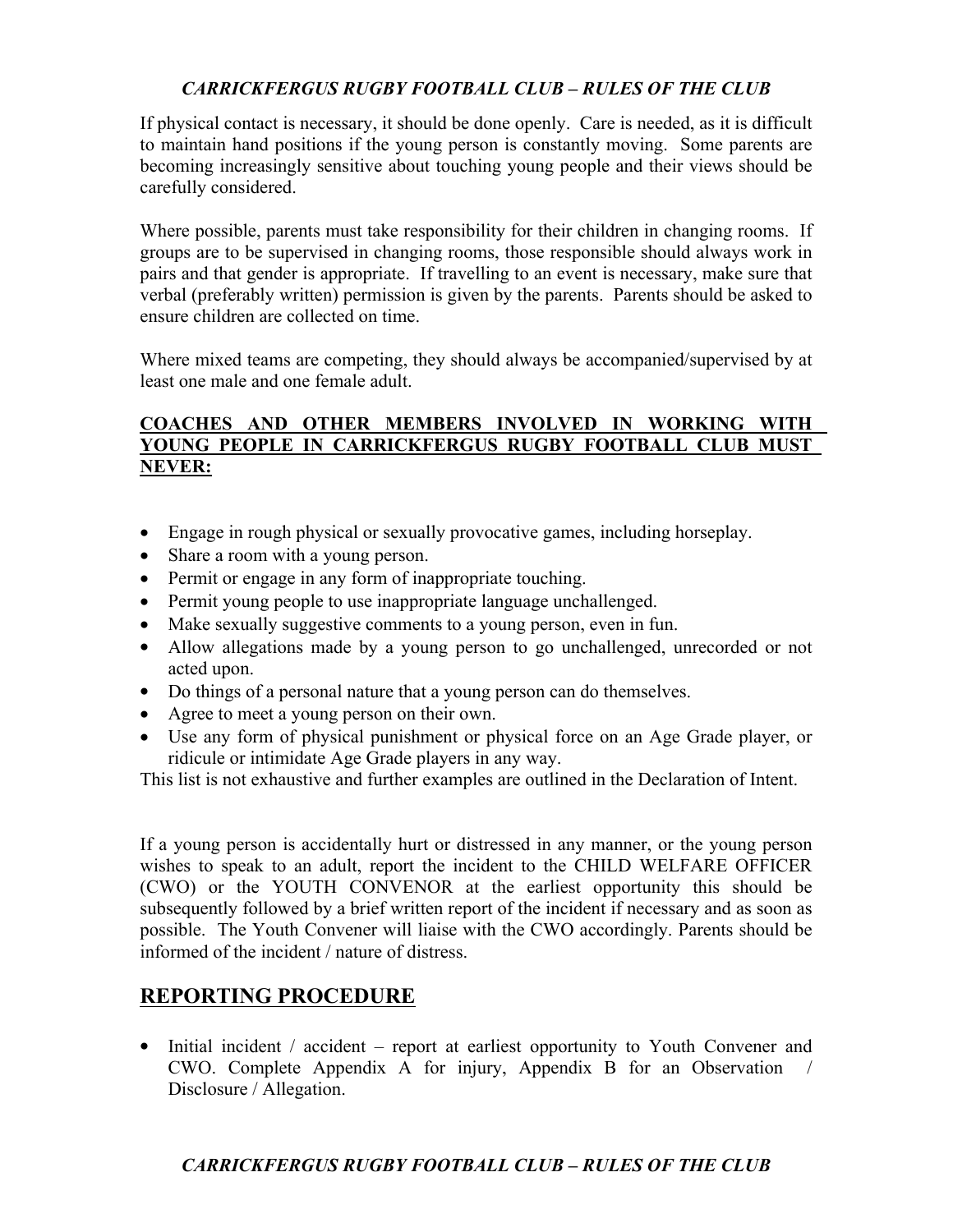- Depending on nature of incident contact with parents should be considered.
- CWO with liaise with Youth Convener and Club Management who will decide on appropriate course of action to be followed.
- If necessary consideration to inform appropriate Public Authority if necessary.
- IRFU Ulster Branch should be informed of incident / event.
- Contact will be maintained with parents / guardian to ensure they remain aware at all times of Club Action.
- Depending on Disclosure / Allegation and if appropriate Management will appoint Disciplinary Committee to investigate and report back to Management of outcome and any subsequent recommendations. (Discipline Action / Training Need required).
- Outcome of Club Action to be outlined on Appendix B.

It is important to note that any Disclosure / Allegation or Observation from a coach, parent or age grade player is treated as confidential and on a need to know basis. No further disclosure of information should be made without discussion and inclusion of the management committee.

## **EMERGENCY ACTION/FIRST AID**

All coaches and helpers must be fully aware of the club's emergency procedures and reporting procedures and follow these at all times. In particular:

- Ensure there is access to first aid equipment.
- Make telephone contact with the parents or guardians of the player involved.
- Make telephone contact to the emergency services if necessary.
- Ensure Accident/Injury Report Form is completed as per Appendix 'A'.

# **POINTS OF CONTACT**

Youth Convener – William Mckewon Mobile 07716308189. Child Welfare Officer – Bill Simpson Mobile 07387377429.

### **USEFUL LINKS**

These are outlined within the attached IRFU Safeguarding Policy.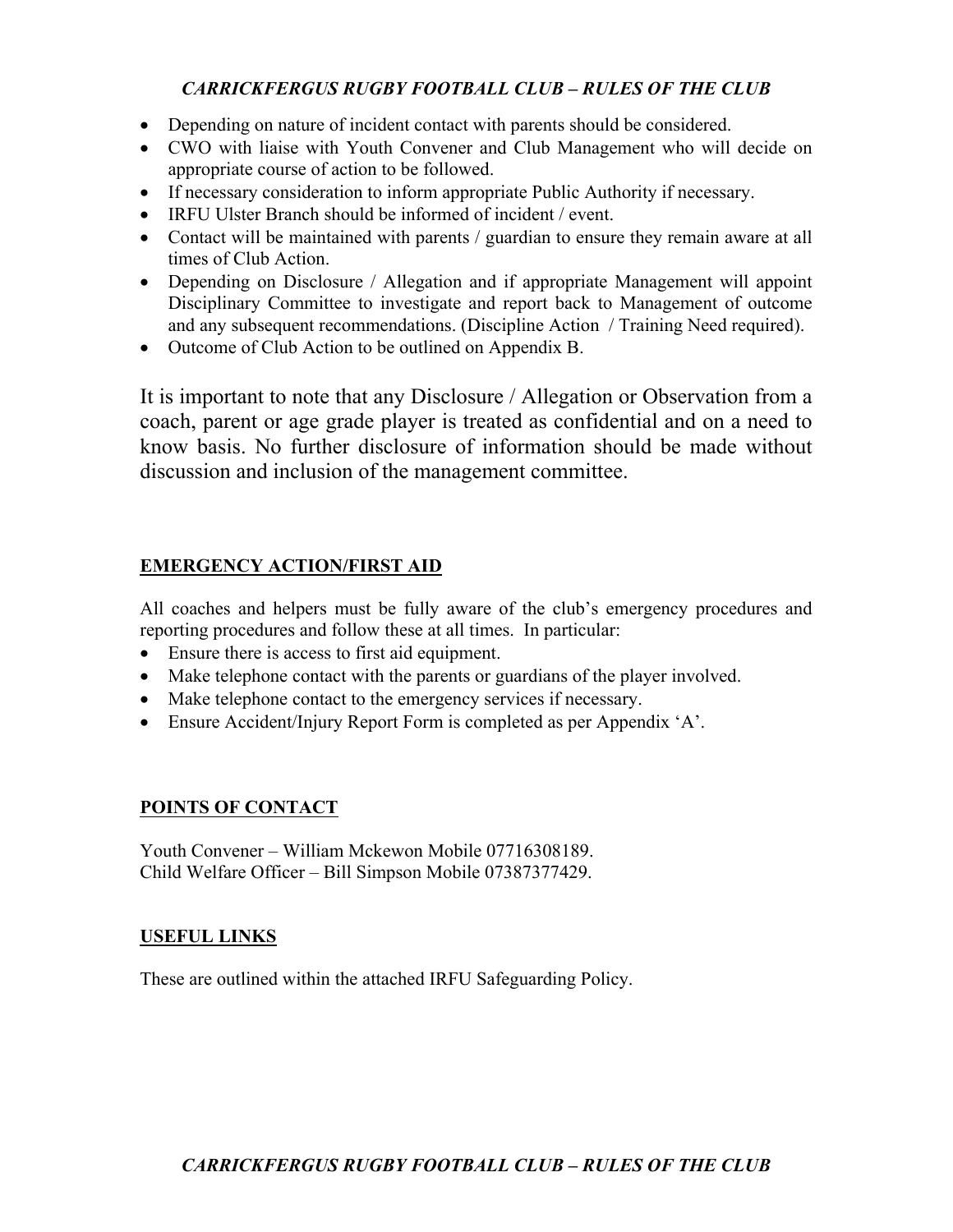**APPENDIX 'A'**

### **CARRICKFERGUS RUBGY FOOTBALL CLUB**

### **ACCIDENT / INJURY REPORT FORM**

| ,我们也不能在这里的时候,我们也不能在这里的时候,我们也不能在这里的时候,我们也不能会在这里的时候,我们也不能会在这里的时候,我们也不能会在这里的时候,我们也不                                                                      |
|-------------------------------------------------------------------------------------------------------------------------------------------------------|
| TELEPHONE NUMBER NEWSFILM                                                                                                                             |
| $\text{AGE/DOB} \_\_\_\_\_\_\_$                                                                                                                       |
|                                                                                                                                                       |
|                                                                                                                                                       |
| ,我们也不能在这里的时候,我们也不能在这里的时候,我们也不能会在这里,我们也不能会在这里的时候,我们也不能会在这里的时候,我们也不能会在这里的时候,我们也不能会                                                                      |
| LOCATION OF INCIDENT                                                                                                                                  |
|                                                                                                                                                       |
|                                                                                                                                                       |
| ,我们也不能在这里的时候,我们也不能在这里的时候,我们也不能会不能会不能会不能会不能会不能会不能会不能会不能会不能会不能会不能会。<br>第2012章 我们的时候,我们的时候,我们的时候,我们的时候,我们的时候,我们的时候,我们的时候,我们的时候,我们的时候,我们的时候,我们的时候,我们的时候,我 |
|                                                                                                                                                       |
|                                                                                                                                                       |
|                                                                                                                                                       |
|                                                                                                                                                       |
|                                                                                                                                                       |
|                                                                                                                                                       |
|                                                                                                                                                       |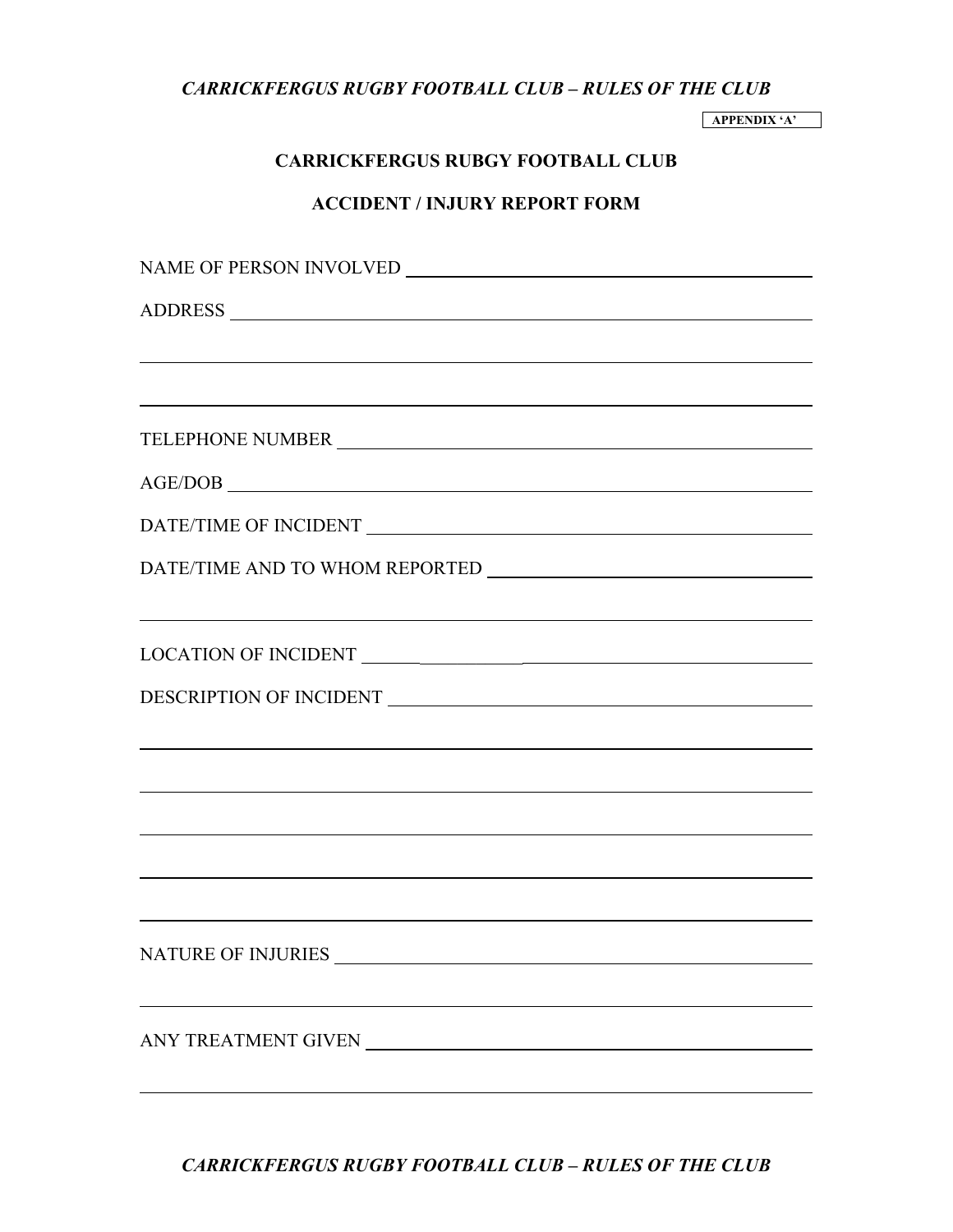FOLLOW-UP PROCEDURES TAKEN (Name of Hospital, Doctor etc)

NAMES OF WITNESSES

PARENTS INFORMED University of the set of the set of the set of the set of the set of the set of the set of the set of the set of the set of the set of the set of the set of the set of the set of the set of the set of the

DIAGRAM (if applicable)

SIGNATURE OF SUPERVISOR/COACH \_\_\_\_\_\_

NAME (Please print) \_

WITNESSED BY

NAME (Please print) \_

**CARRICKFERGUS RUBGY FOOTBALL CLUB**

**APPENDIX'B'**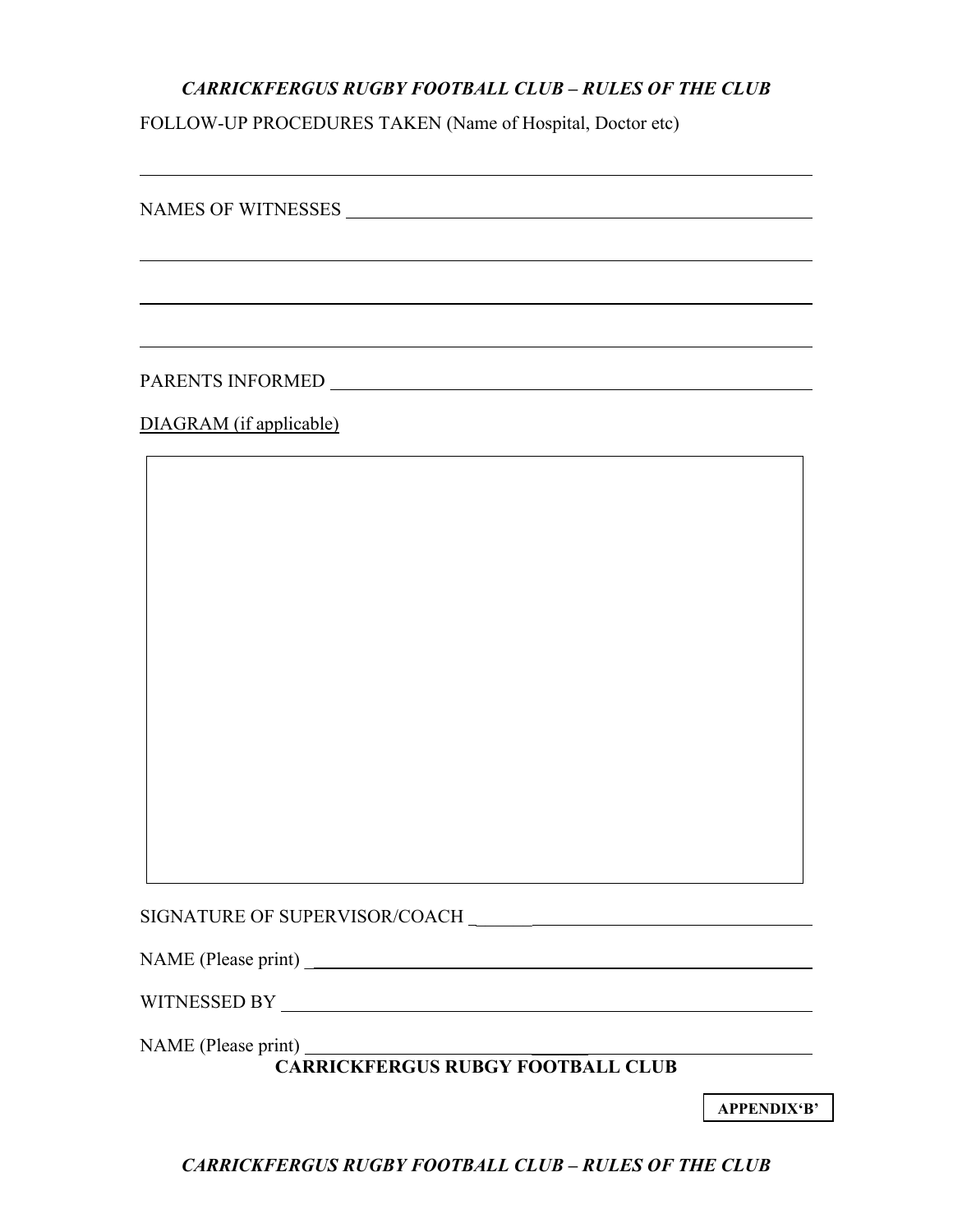# **OBSERVATION / DISCLOSURE / ALLEGATION REPORT FORM**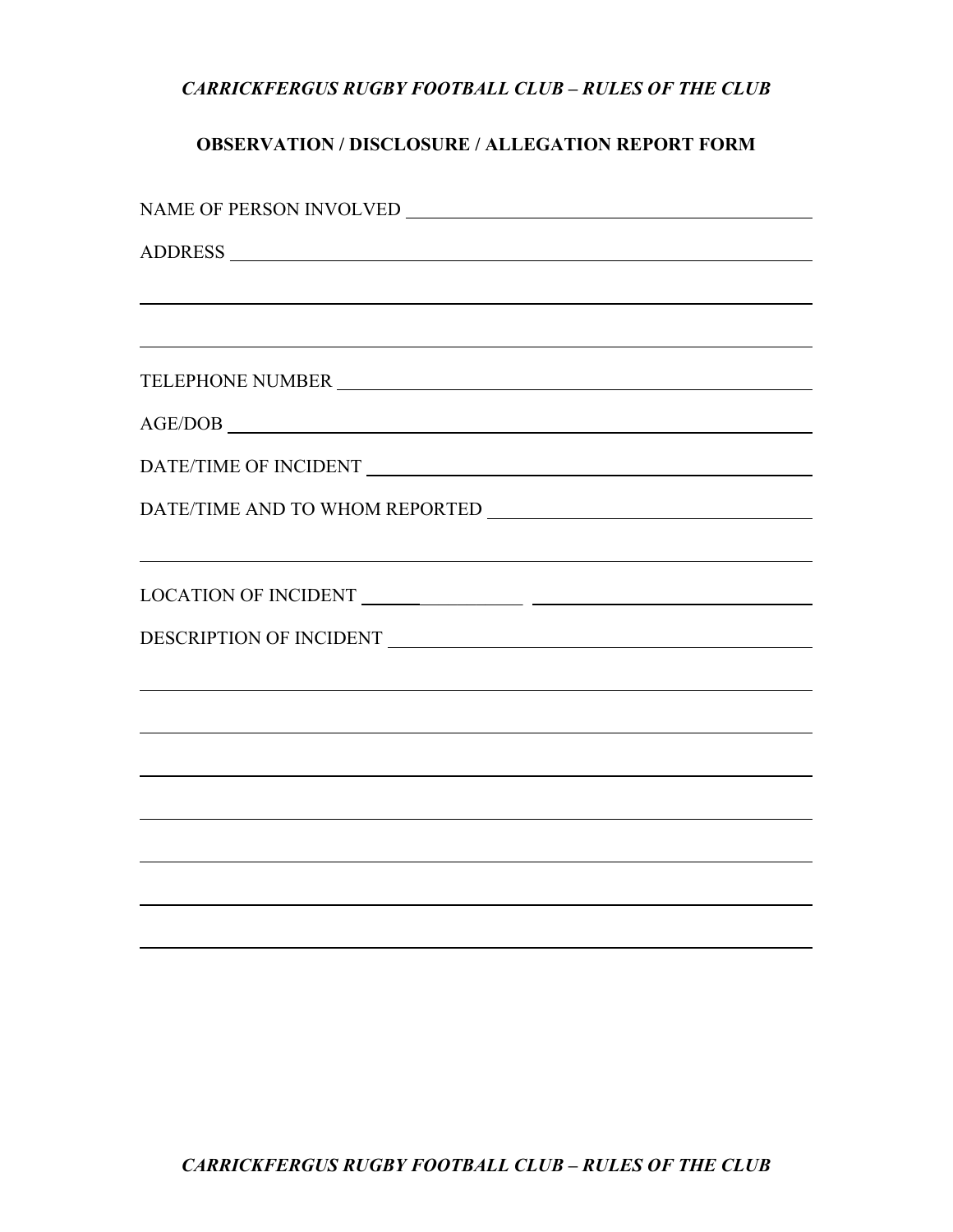FOLLOW-UP PROCEDURES TAKEN (CWO /Youth Convener / Management)

| <u> 1989 - Jan Samuel Barbara, margaret a shekara 1989 - Andrea Samuel Barbara, marka 1989 - Andrea Samuel Barbar</u>                           |
|-------------------------------------------------------------------------------------------------------------------------------------------------|
| ,我们也不会有什么。""我们的人,我们也不会有什么?""我们的人,我们也不会有什么?""我们的人,我们也不会有什么?""我们的人,我们也不会有什么?""我们的人                                                                |
| ,我们也不能在这里的时候,我们也不能在这里的时候,我们也不能不能不能不能不能不能不能不能不能不能不能不能不能不能不能。<br>第2012章 我们的时候,我们的时候,我们的时候,我们的时候,我们的时候,我们的时候,我们的时候,我们的时候,我们的时候,我们的时候,我们的时候,我们的时候,我 |
|                                                                                                                                                 |
|                                                                                                                                                 |
|                                                                                                                                                 |
|                                                                                                                                                 |
|                                                                                                                                                 |
| <b>Tint)</b><br>CARRICKFERGUS RUBGY FOOTBALL CLUB                                                                                               |

**CLUB ACTION / OUTCOME**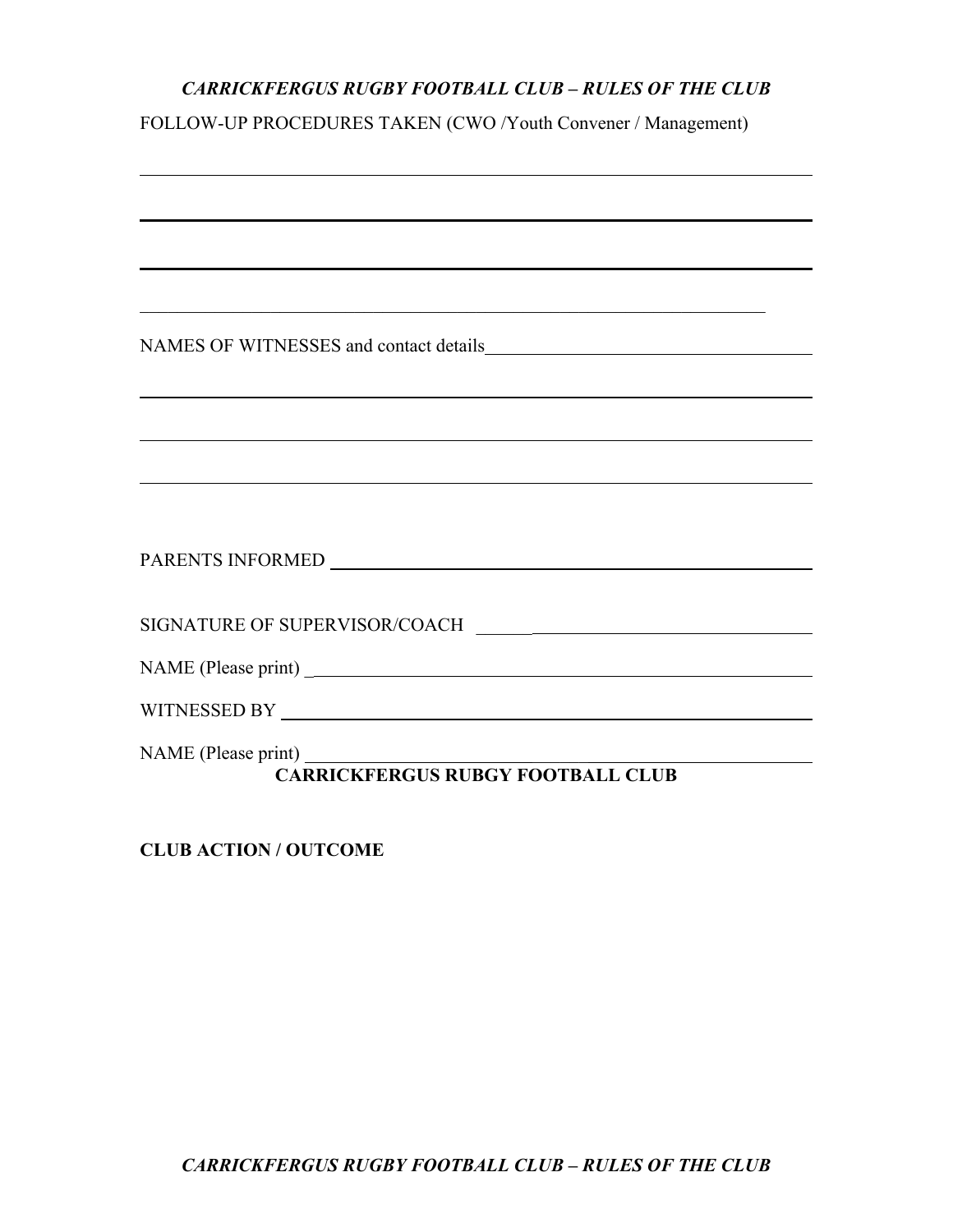APPENDIX 'C'

### **REGISTRATION FORM FOR MEMBERS OF CARRICKFERGUS RUGBY FOOTBALL CLUB INVOLVED WITH YOUNG PLAYERS**

| Address        |                                                                                                                                                                                                                               |  |
|----------------|-------------------------------------------------------------------------------------------------------------------------------------------------------------------------------------------------------------------------------|--|
|                |                                                                                                                                                                                                                               |  |
| Telephone      |                                                                                                                                                                                                                               |  |
| <b>Numbers</b> | the control of the control of the control of the control of the control of the control of the control of the control of the control of the control of the control of the control of the control of the control of the control |  |
|                | Please give details of previous experience of working with children/young persons and<br>any appropriate courses undertaken:                                                                                                  |  |

Have you had any treatment for any illness which may have a bearing on your ability to work with young players? YES/NO

If yes, please explain and give details: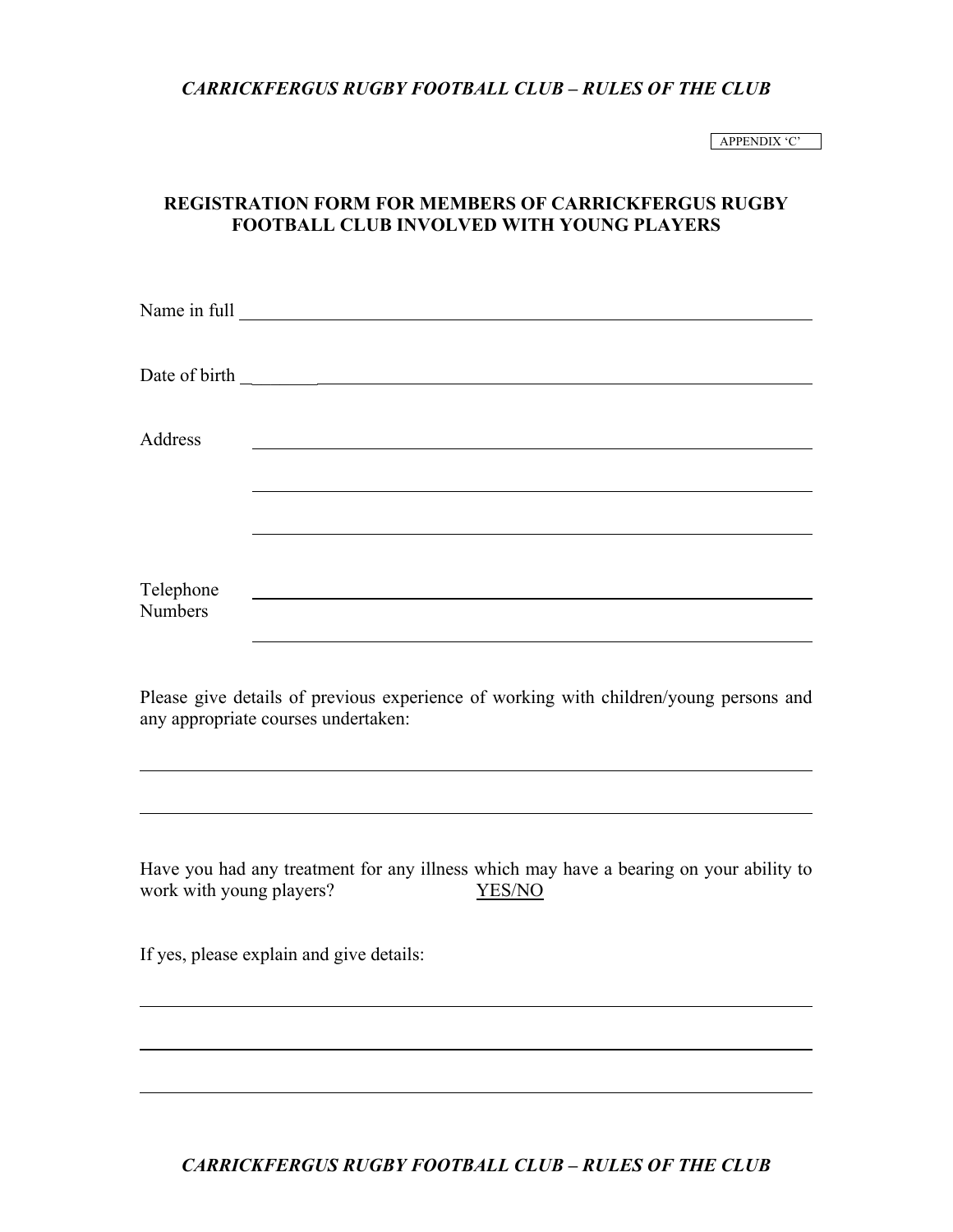Have you ever been convicted of a criminal offence, or are at the present the subject of criminal proceedings? YES/NO

If yes please explain and give details:

Are there any other relevant matters which you feel relevant to you working with young players of Carrickfergus Rugby Football Club? If so, please give details:

Signed: The contract of the contract of the contract of the contract of the contract of the contract of the contract of the contract of the contract of the contract of the contract of the contract of the contract of the co

Date:

#### **DECLARATION**

I have read, understood and agree to abide by the Club's Child Protection Policy and Procedures (a copy of which I have retained). I understand that failure to abide by the Child Protection Policy and Procedures will result in disciplinary action by the Club.

**SIGNED:**

**DATE:**

**COUNTERSIGNED:**

**POSITION IN CLUB:**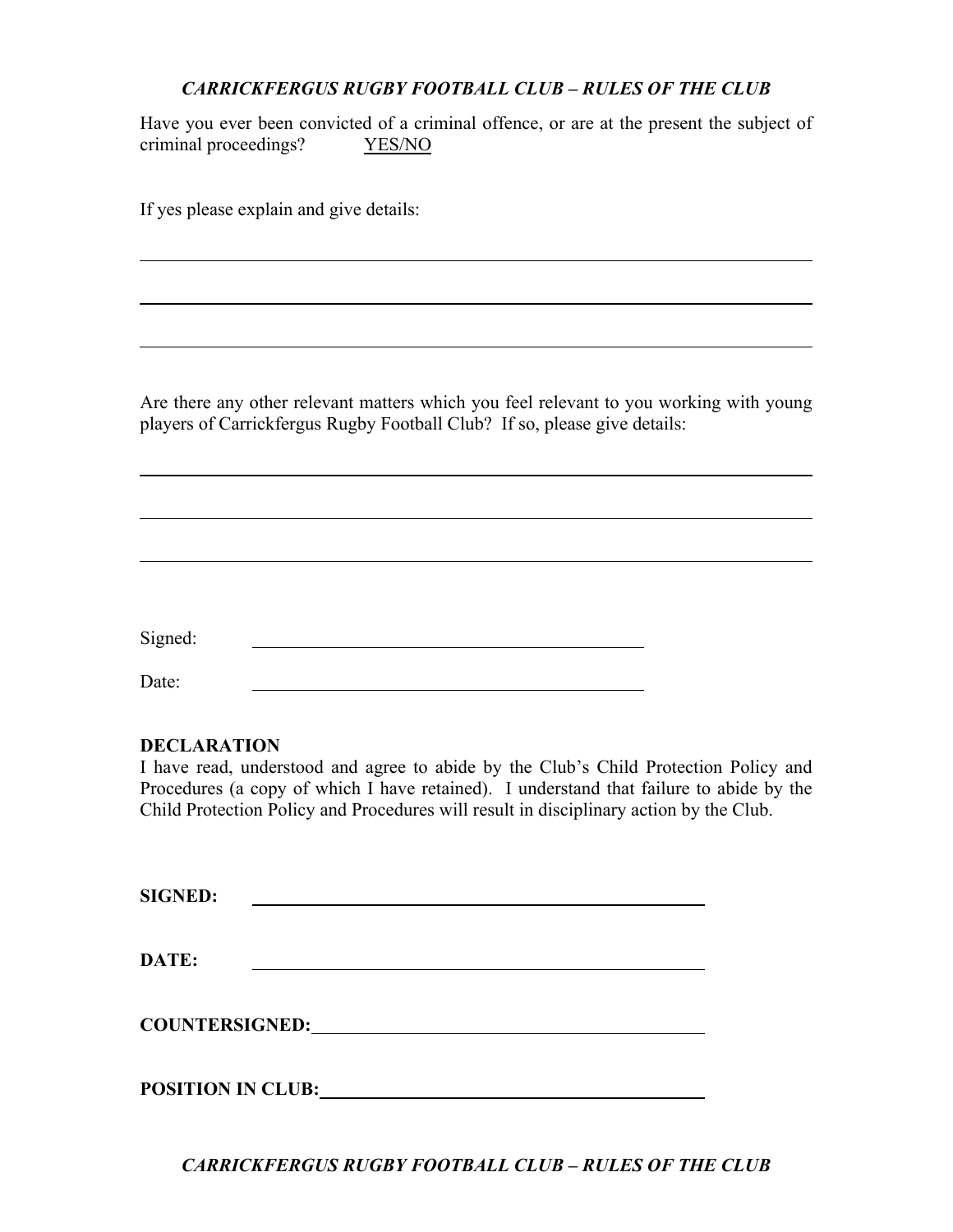#### **CARRICKFERGUS RUGBY FOOTBALL CLUB**

#### **TRAINING SESSION/MATCH**

#### **SAFETY CHECK LIST**

| Address                            |     |  |  |
|------------------------------------|-----|--|--|
| Club Telephone Number              |     |  |  |
| Location of First Aid Kit          |     |  |  |
| <b>EMERGENCY TELEPHONE NUMBERS</b> |     |  |  |
| Police, Fire and Ambulance         | 999 |  |  |
| Hospital                           |     |  |  |
| Hospital                           |     |  |  |
| Youth Liaison Officer              |     |  |  |
| Coach                              |     |  |  |
| Coach                              |     |  |  |

#### **Accident/Injuries**

- Do Coaching Staff know accident procedures?
- $\Box$  Are accident report forms available?
- $\Box$  Is there someone available to take charge in the event of an accident?
- $\Box$  Is there transport available with an appropriate number of adults in the event of an accident injury?
- $\Box$  Are systems in place where parents can be notified?

#### **Pre-Session**

- $\Box$  Is personal and public liability insurance valid?
- $\Box$  Is there a planned structure to the training session?
- $\Box$  Are players aware of objectives and learning outcomes of training session?
- $\Box$  Are Clubhouse facilities available in case of wet weather?
- $\Box$  Are cancellation procedures in place do players know them?
- Has written parental permission be given for participation in training, competitive games and travelling?
- □ Have transport arrangements been arranged?
- $\Box$  Are players aware of starting times for training sessions/matches?
- Are you aware of individual player's medical conditions, allergies, etc, which require attention or care?
- $\Box$  Have players who need medication have it close at hand?
- □ Is training equipment cones, balls, whistles, etc, available?
- $\Box$  Is First Aid Kit available?
- $\Box$  Are changing rooms clean and tidy?